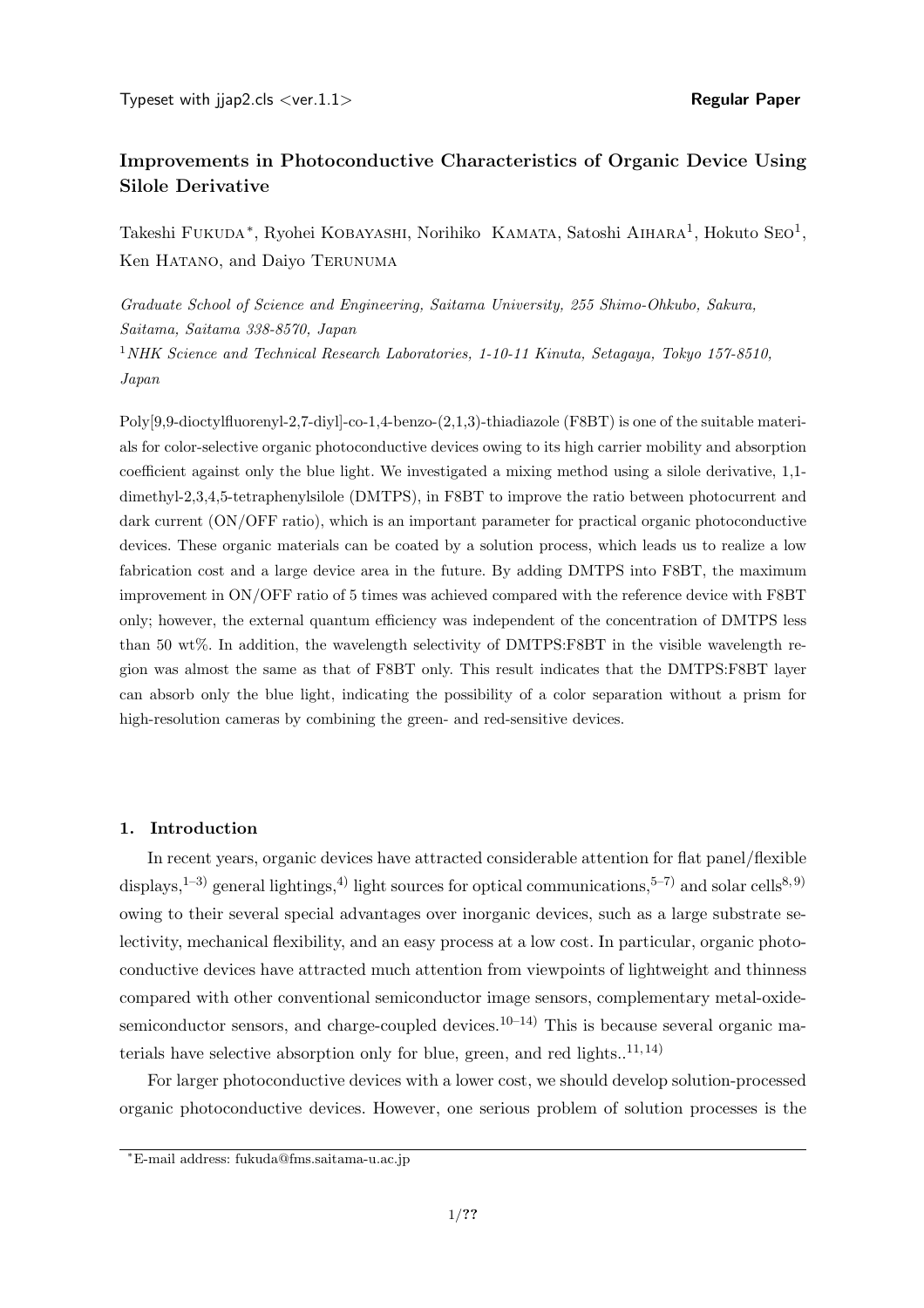dissolution of the underlayer, and it makes difficult to prepare multilayer structures formed by different polymer layers using a conventional wet process. Since most photo- xcited carriers recombine in an organic layer without reaching electrodes as a photocurrent in the case of a single layer device, the single-layer device has lower photoconductive characteristics than a multilayer device.<sup>11, 14</sup> One possible approach to improving the photoconductive characteristics is the use of a bulk heterojunction structure, which realizes the dislocation of photoinduced carriers in an organic layer.<sup>15, 16</sup>) The fabrication cost of the single-layer device is lower than that of the multilayer device; therefore, single-layer devices with high performance characteristics have been required for practical applications.

To realize high photoconductive performance characteristics of organic photoconductive devices, the large absorption coefficient and high carrier mobility of an organic material are necessary. We selected poly[9,9-dioctylfluorenyl-2,7-diyl]-co-1,4-benzo-(2,1,3)-thiadiazole (F8BT) as an organic photoconductive material owing to its high hole mobility and absorption coefficient in the blue wavelength region,  $^{17}$  and a blue-sensitive organic photoconductive device with F8BT was already reported in our previous paper.<sup>14)</sup> In addition, one silole derivative, 1,1-dimethyl-2,3,4,5-tetraphenylsilole  $(DMTPS)$ , <sup>18, 19</sup> is considered to form the electron transport path to the cathode in the F8BT layer with a low recombination probability because of its high ionization potential and high electron mobility.

In this study, we investigated the combination of DMTPS and F8BT to improve the photoconductive characteristics of a single-layer organic photoconductive device. The relationship between the concentration of DMTPS in F8BT and the photocurrent/dark current was estimated by the irradiation of blue light with a center wavelength of 470 nm. The photocurrent spectrum of devices and the absorption spectra of neat films were also measured to evaluate the color selectivity of organic photoconductive devices.

#### **2. Experimental Procedure**

Figure 1(a) shows the cross-sectional view of a fabricated organic photoconductive device with DMTPS:F8BT as a photoconductive layer. When an incident light reaches an organic photoconductive layer through a glass substrate and an indium tin oxide (ITO) anode, it is absorbed by the DMTPS:F8BT layer, resulting in the generation of carriers. The photoinduced carriers are accelerated by an applied electric field, and finally, they are read out from electrodes as a photocurrent. In addition, molecular structures of DMTPS and F8BT are shown in Fig.  $1(b)$ .

After dissolving F8BT in chloroform at a concentration of 10  $g/l$ , DMPTS was added into the above-mentioned F8BT solution. Then, the solution was stirred at a rotation speed of 250 rpm over 24 h. The ratios of DMTPS to F8BT were 0, 10, 40, 80, 150, and 200 wt%, which were used to investigate the mixing ratio dependence of photocurrent characteristics. The organic photoconductive device was fabricated on a glass substrates covered with a patterned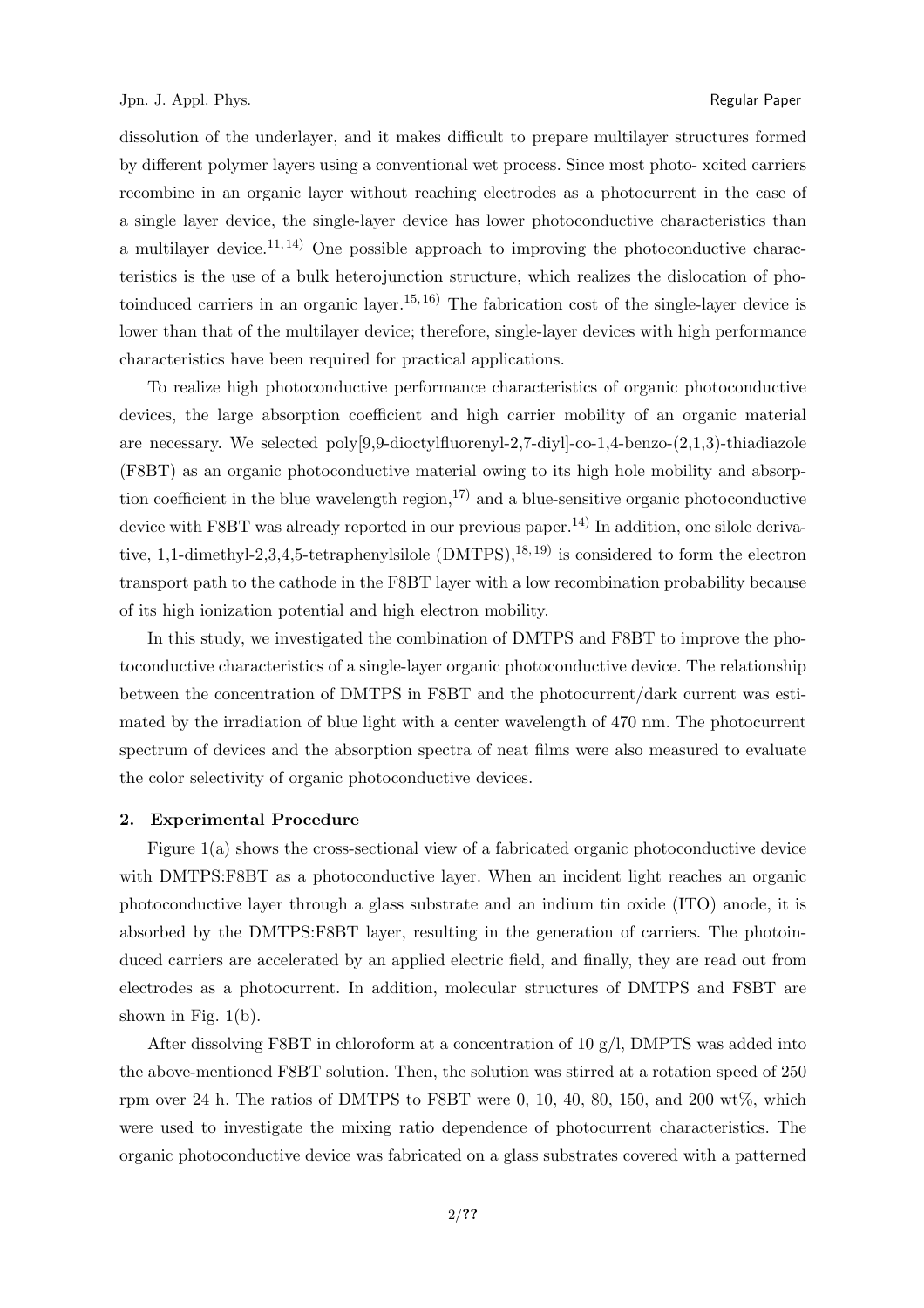indium tin oxide (ITO) anode with a thickness of 150 nm. The prepared glass substrate was cleaned in deionized water and an organic solvent sequentially under ultrasonic waves, and then treated with an ultraviolet ozone for 20 min. Following the cleaning of glass substrates, the mixed solution of DMTPS and F8BT was spin-coated onto a glass substrate at a rotation speed of 1000 rpm for 60 s. Then, chloroform was removed by baking the sample in a nitrogen atmosphere at a temperature of  $70$  for  $30$  min. Finally, LiF  $(1 \text{ nm})$  and Al  $(100 \text{ nm})$  were thermally evaporated successively at a base pressure below  $5 \times 10^{-4}$  Pa. The deposition rates of LiF and Al were fixed at 0.05 and 0.3 nm/s as determined using a quartz crystal monitor, respectively. The receiving areas of all the devices were fixed at 9 mm<sup>2</sup>.

The photocurrent and dark current-voltage characteristics of the devices were measured by a DC voltage current source/monitor (ADCMT, 6241A). A positive bias voltage was applied to the ITO electrode. The center wavelength and optical intensity of irradiated light were 470 nm and 1 mW/cm<sup>2</sup>, respectively. The dark current was also measured as the current density-voltage characteristic without blue light irradiation. The external quantum efficiency (EQE) was defined as the number of output electrons divided by the total number of irradiated photons, and it was estimated from the measured photocurrent  $(I_p)$  and the optical intensity of irradiated light (*P*) as

$$
\eta = \frac{I_p}{e} / \frac{P}{h\nu},\tag{1}
$$

Here, e, h, and  $\nu$  are the elemental charge, Planck's constant, and the frequency of irradiated light, respectively. The ON/OFF ratio was calculated as the photocurrent divided by the dark current. The thickness of the DMTPS:F8BT layer was measured by a surface profile meter (ULVAC, Dektak3), and then, the applied electric field was calculated as the applied voltage divided by the thickness of the DMTPS:F8BT layer.

To estimate the wavelength selectivity of DMTPS:F8BT, the ultraviolet-visible (UV-vis) light absorption spectrum of the organic neat film was recorded with a UV-vis spectrophotometer (JASCO, V-550). Here, the DMTPS:F8BT neat film was spin-coated on a silica glass substrate. The photocurrent spectrum of the organic photoconductive device was estimated by measuring the wavelength dependence of photocurrent density while irradiating the monochromic light by the fluorescence spectrometer (JASCO, FP-777).

#### **3. Results and Discussion**

Figure 2(a) shows the EQE of the organic photoconductive device as a function of DMTPS:F8BT ratio at the electric fields of  $1 \times 10^5$  and  $2 \times 10^5$  V/cm.. In addition, the thickness of the organic layer is also shown in Fig. 2(a). The thickness of the organic layer increased with increasing concentration of DMTPS in F8BT; however, the difference in the thickness of the organic layer has a negligible effect on the EQE. The device with the concentration of 200 wt% was broken when the electric field of  $2.0 \times 10^5$  V/cm was applied to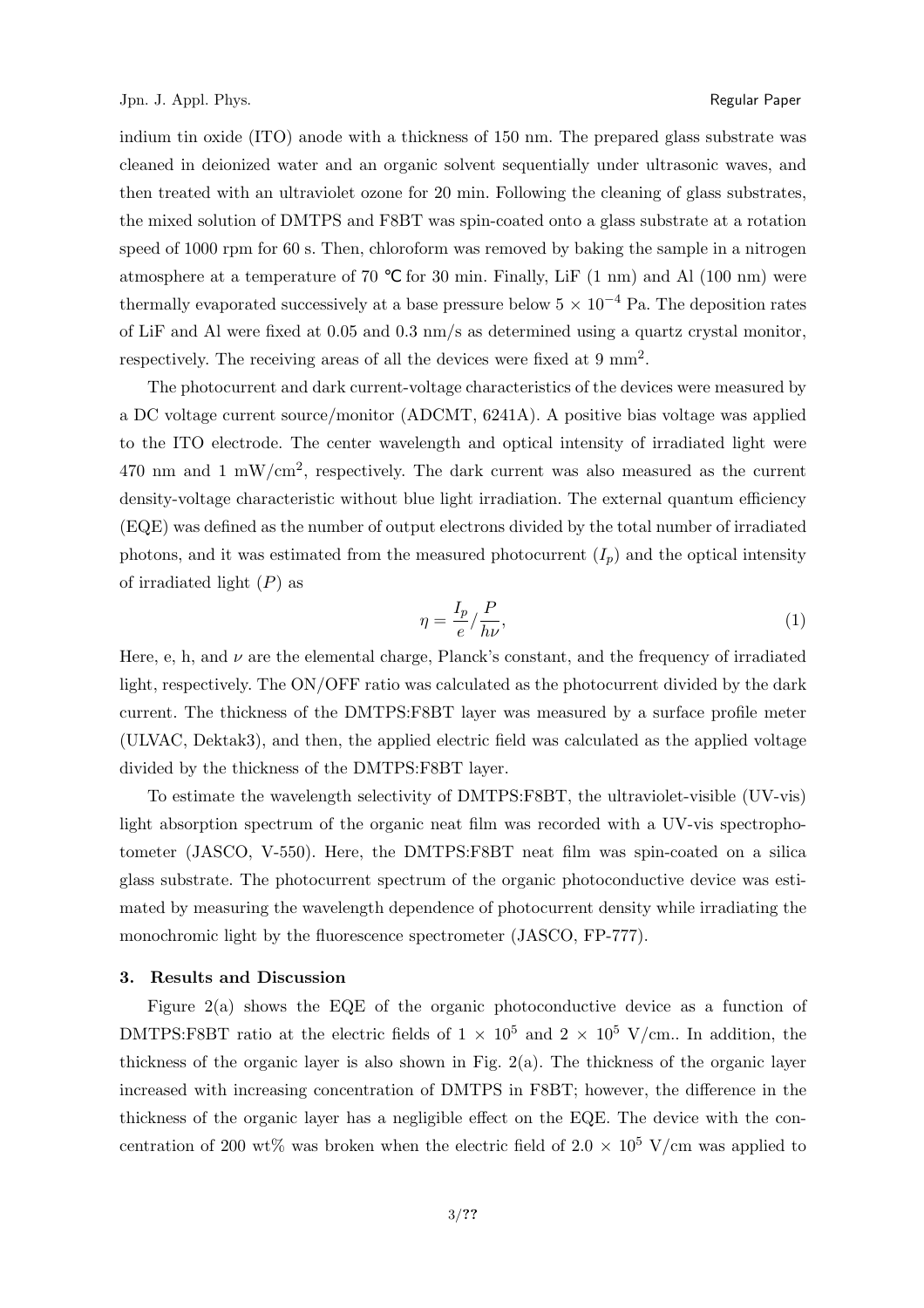the device. The EQE was almost independent of the concentration less than 40 wt%, and it decreased with increasing concentration of DMTPS to more than 40 wt%. A maximum EQE of 7.6 % was achieved at the concentration of 40 wt%. The EQE was improved at the high electric field, as shown in Fig. 2(a). This is because the carrier mobility of the organic material increases with increasing electric field,  $20$  resulting in the efficient carrier dislocation with a low carrier recombination probability.<sup>11)</sup> Therefore, more carriers reach the electrodes without loss in the case of the high electric field. In addition, the photocurrent density-voltage characteristics obtained by irradiating the blue light with an optical intensity of  $0.8 \text{ mW/cm}^2$ are shown in Fig. 2(b). Schottky-type photoconductive characteristics were observed.

The relationship between the concentration of DMTPS:F8BT and the photocurrent/dark current is shown in Fig. 3(a). It is noted that the dark current was rapidly reduced by adding DMTPS into F8BT, and it decreased with increasing concentration of DMTPS. One possible reason of this is that the highest occupied molecular orbital (HOMO) level of DMPTS (6.27 eV) was higher than that of F8BT (6.04 eV), and the HOMO level was determined by photoelectron spectroscopy. The work function of the Al electrode is 4.3 eV; therefore, the holes are blocked in order to inject them into the Al layer by DMTPS due to its HOMO level that is higher than that of F8BT. On the other hand, the most important finding is that the photocurrent remained almost constant at a concentration less than 40 wt%, and it decreased with increasing concentration of DMTPS over 40 wt%. The lowest unoccupied molecular orbital (LUMO) level of DMPTS was 4.0 eV, which exits at the middle of F8BT and ITO. Therefore, the photoinduced electrons in the F8BT layer move to the LUMO level of F8BT easily, resulting in the efficient carrier dislocation in the organic layer. This improves the photocurrent at a concentration less than 40 wt%. However, the photoinduced holes are blocked by DMTPS, and the large amount of DMPTS prevents the hole transport from the organic layer to the Al electrode. Therefore, the photocurrent decreased with the doping of the large amount of DMPTS, as shown in Fig. 3(a).

The ON/OFF ratio was improved by mixing DMTPS:F8BT, as described in Fig. 3(b). In our experimental result, the difference in the thickness of the organic layer has a negligible effect on the ON/OFF ratio. The maximum ON/OFF ratio was 550 at the concentration of 10 wt%, and this value was 5 times higher than that of the reference device with F8BT only. The higher ON/OFF ratio enables us to capture an image using the organic photoconductive device. In addition, the ON/OFF ratio decreased with increasing concentration owing to the low photocurrent in the case of the high concentration. This is because the photocurrent decreased at the high concentration owing to the low carrier mobility of DMTPS compared with F8BT. However, the improvement in ON/OFF ratio was successfully achieved at a concentration of DMTPS less than 150 wt%.

Figure 4(a) shows the absorption spectra of DMTPS:F8BT neat films with different con-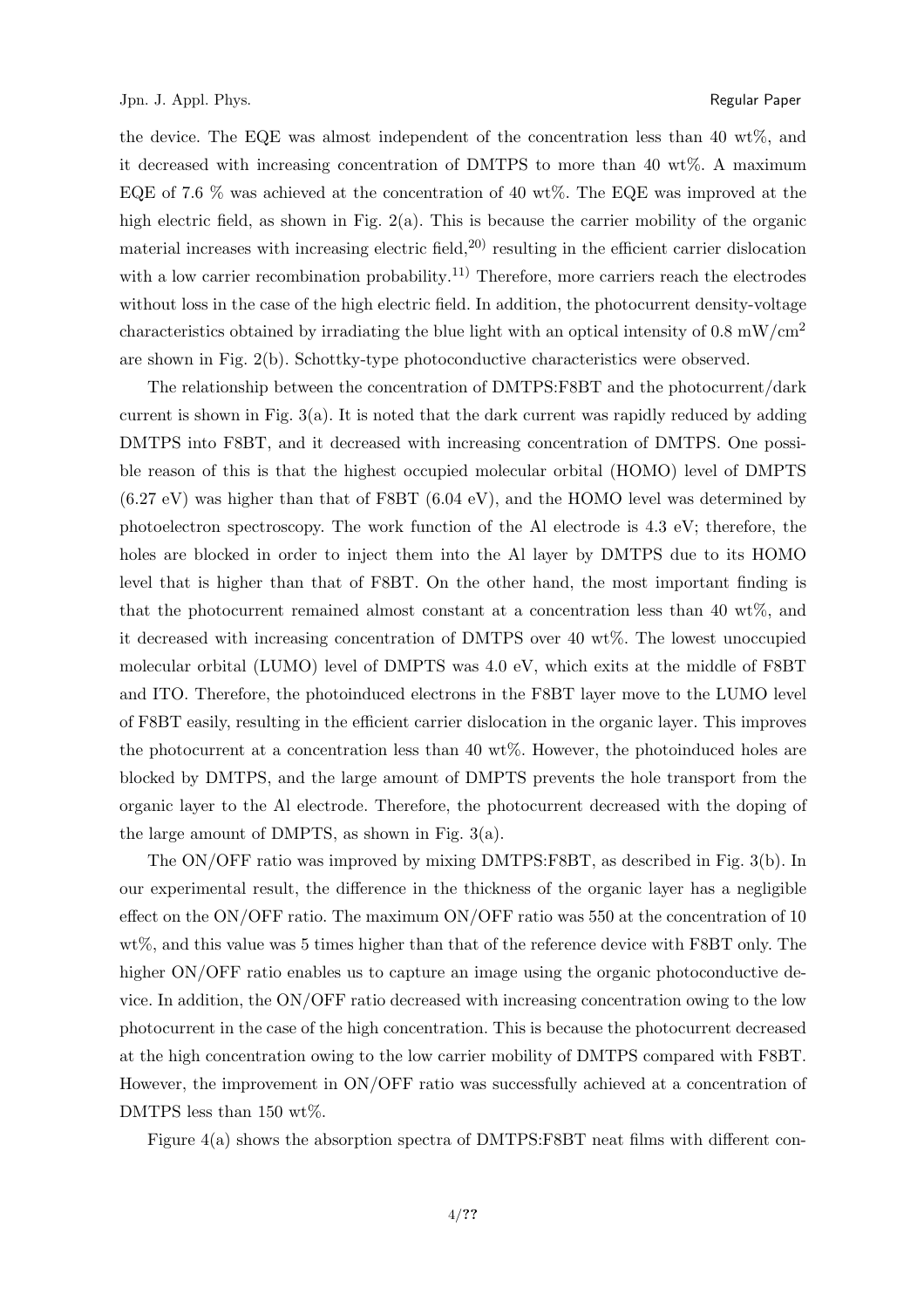centrations. The inset of Fig.  $4(a)$  indicates the relationship between the concentration of DMTPS and the absorbance ratio (380 nm/470 nm), which was calculated as the absorbance at 380 nm divided by that at 470 nm. The center wavelength of the absorption spectra was 470 nm, which corresponds to the absorption of  $F8BT<sup>14</sup>$  By increasing the concentration of DMTPS, the relative absorbance at 380 nm was increased. This is because DMTPS exhibits absorption at around 380 nm, and the large amount of DMTPS causes the higher absorbance, as shown in the inset of Fig.  $4(a)$ .

To capture images, most of the incident light must be absorbed in the organic photoconductive layer. Figure 4(b) shows the relationship between the concentration of DMTPS:F8BT and the transmittance against the blue light with a wavelength of 470 nm. The relative concentration of F8BT decreased with increasing the concentration of DMTPS, and DMTPS exhibits a negligible absorption against the blue light, and the transmittance increased with increasing concentration of DMPTS. However, the transmittances of all the films were less than 10 %. This result indicates that most of the irradiated blue light was efficiently absorbed in the DMTPS:F8BT layer, resulting in the generation of carriers.

Figure 5 shows photocurrent spectra of two devices with F8BT only and 10 wt% DMTPS:F8BT. Both photocurrent spectra were normalized at the wavelength of 470 nm. Since DMTPS exhibits absorption only in the violet wavelength region, the photocurrent was increased by adding DMTPS due to its absorption in this wavelength region. However, DMTPS exhibits a negligible absorption against the visible light, and the photocurrent spectrum showed good spectral selectivity in the blue wavelength region even though DMTPS was added into F8BT.

#### **4. Conclusions**

We investigated the ON/OFF ratio of an organic photoconductive device by mixing DMTPS and F8BT, and the maximum improvement of 5 times was achieved by optimizing the concentration of DMTPS without decreasing the EQE. In addition, the wavelength selectivity was sufficiently high for separating the incident light, and the organic photoconductive device can detect only the blue light.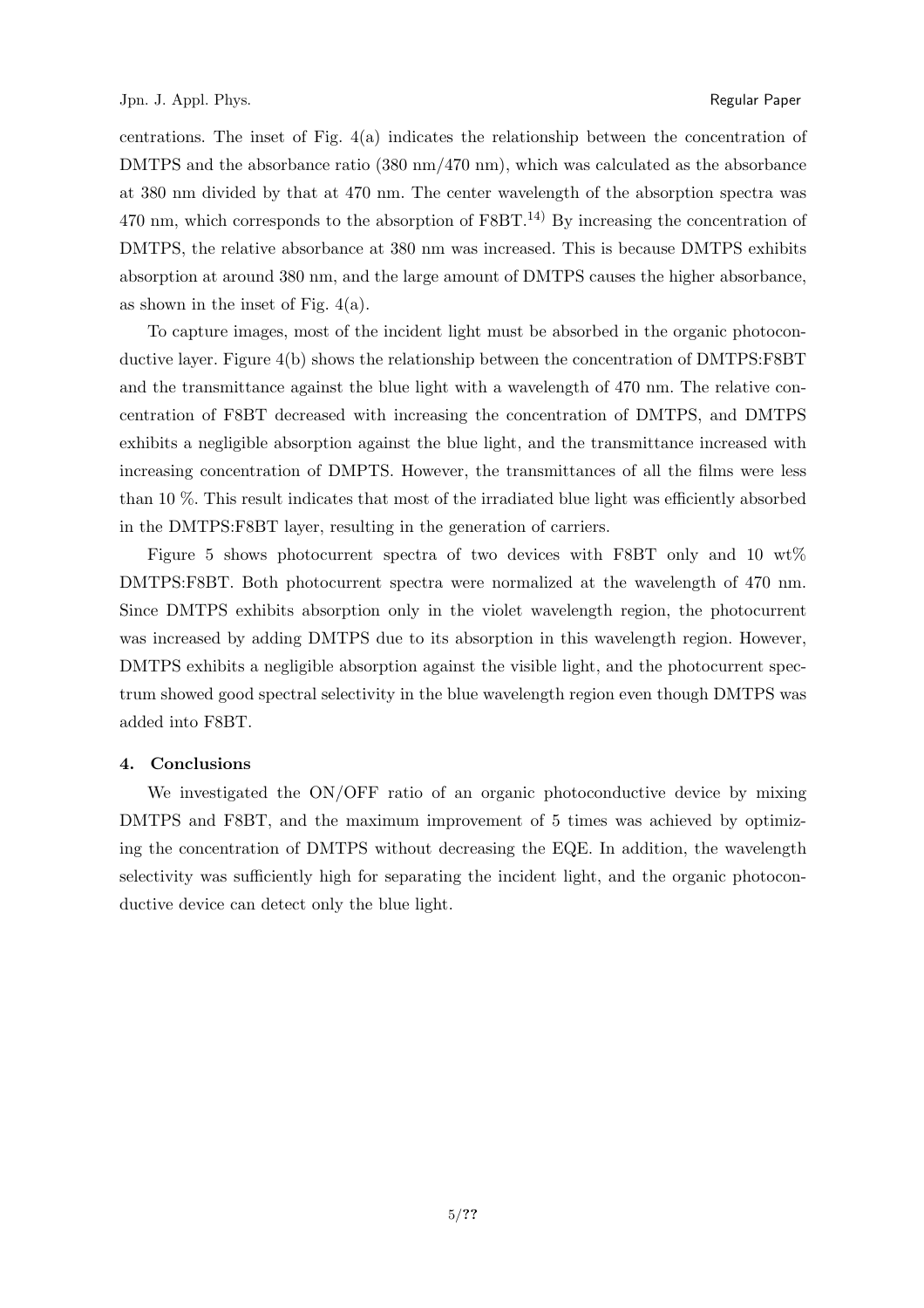### **References**

- 1) C. Hosokawa, M. Eida, M. Matsuura, K. Fukuoka, H. Nakamura, and T. Kusumoto: Synth. Met., **91** (1997) 3.
- 2) B. Wei, S. Yamamoto, M. Ichikawa, C. Li, T. Fukuda, and Y. Taniguchi: Semicond. Sci. Technol., **22** (2007) 788.
- 3) A. R. Duggal, D. F. Foust, W. F. Nealon, and C. M. Heller: Appl. Phys. Lett., **82** (2003) 2580.
- 4) R. Bathelt, D. Buchhauser, C. G¨arditz, R. Paetzold, and P. Wellmann: Org. Electron., **8** (2007) 293.
- 5) B. Wei, N. Kobayashi, M. Ichikawa, T. Koyama, Y. Taniguchi, and T. Fukuda: Opt. Express, **14** (2006) 9436.
- 6) T. Fukuda, T. Okada, B. Wei, M. Ichikawa, and Y. Taniguchi: Appl. Phys. Lett., **90** (2007) 231105.
- 7) J. -S. Kim, H. Kajii, and Y. Ohmori: Thin Solid Films, **499** (2006) 343.
- 8) M. Ichikawa, C. Shimizu, T. Koyama, and Y. Taniguchi: Phys. Status Solidi A, **205** (2008) 1222.
- 9) R. Tipnis, J. Bernkopf, S. Jia, J. Krieg, S. Li, M. Storch, and D. Laird: Sol. Energy Mater. Sol. Cells, **93** (2009) 442.
- 10) G. Yu, Y. Cao, J. McElvain, and A. J. Heeger: Synth. Met., **102** (1999) 904.
- 11) S. Aihara, Y. Hirano, T. Tajima, K. Tanioka, M. Abe, N. Saito, N. Kamata, and D. Terunuma: Appl. Phys. Lett. **82** (2003) 511.
- 12) B. Lamprecht, R. Thünauer, S. Köstler, G. Jakopic, G. Leising, and J. R. Krenn: Phys. Stattus Solidi: Rapid Res. Lett., **2** (2008) 178.
- 13) H. Seo, S. Aihara, T. Watabe, H. Ohtake, M. Kubota, and N. Egami: Jpn. J. Appl. Phys. **46** (2007) L1240.
- 14) T. Fukuda, M. Komoriya, R. Kobayashi, Y. Ishimaru, and N. Kamata: Jpn. J. Appl. Phys., **47** (2009) 04C162.
- 15) G. D. Sharma, V. S. Choudhary, S. K. Sharma, and M. S. Roy: J. Phys. Chem. Solids, **69** (2008) 2639.
- 16) V. Jain, B. K. Rajbongshi, A. T. Mallajosyula, G. Bhattacharjya, S. S. Kumar lyer, and G. Ramanathan: Sol. Energy Mater. Sol. Cells, **92** (2008) 1043.
- 17) L. -L. Chua, J. Zaumseil1, J.-F. Chang, E. C.-W. Ou, P. K.-H. Ho, H. Sirringhaus, and R. H. Friend: Nature **434** (2005) 194.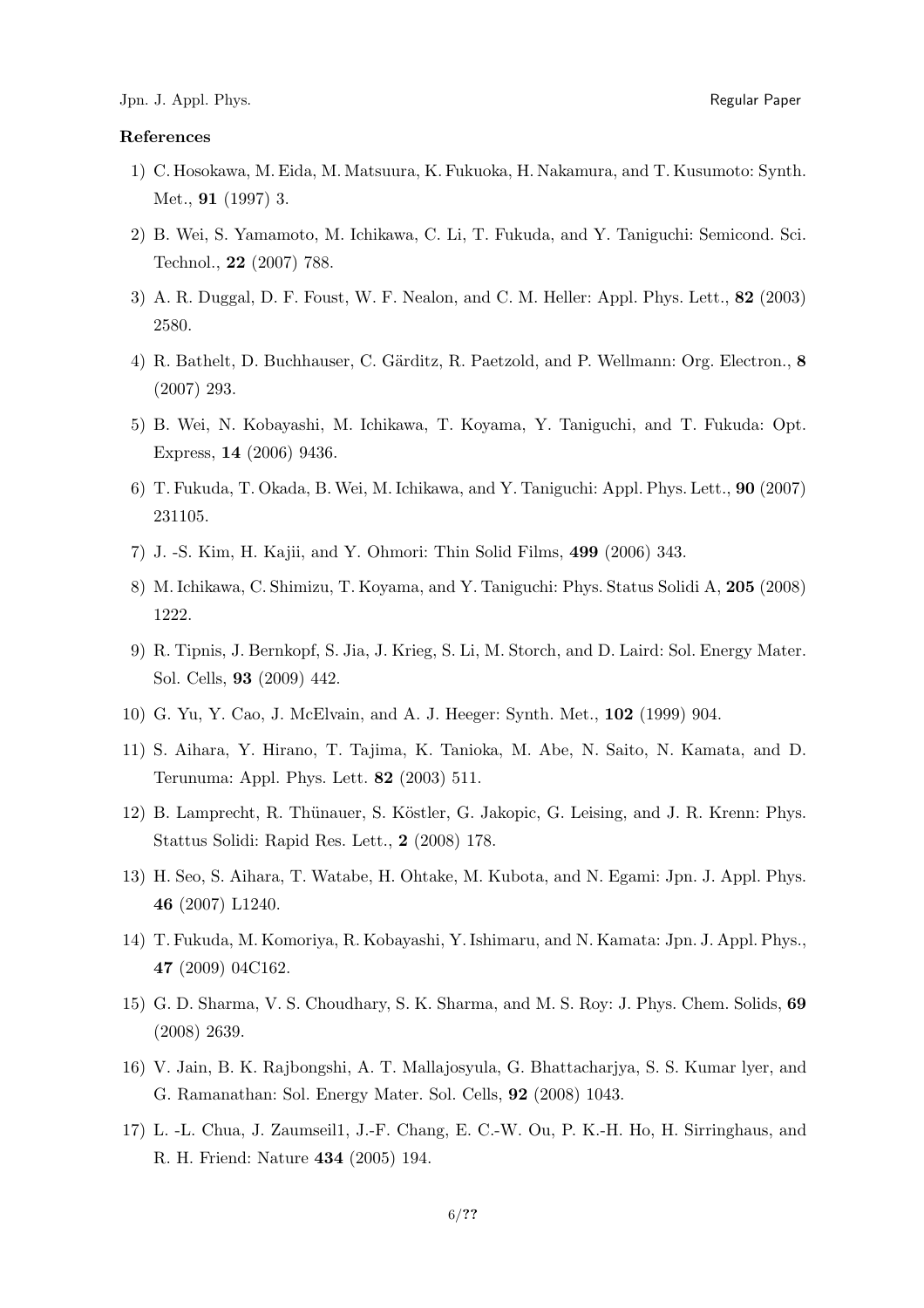- 18) S. Yamaguchi, T. Endo, M. Uchida, T. Izumizawa, K. Furukawa, and K. Tamao: Chem. Eur. J., **6** (2000) 1683.
- 19) V. A. Bargryansky, V. I. Borovkov, Y. N. Molin, M. P. Egorov, and O. M. Nefedov: Chem. Phys. Lett., **295** (1998) 230.
- 20) S. Barth, P. Müller, H. Riel, P. F. Seidler, W. Rieb, H. Vestweber, and H. Bässler: J. Appl. Phys. **89** (2001) 3711.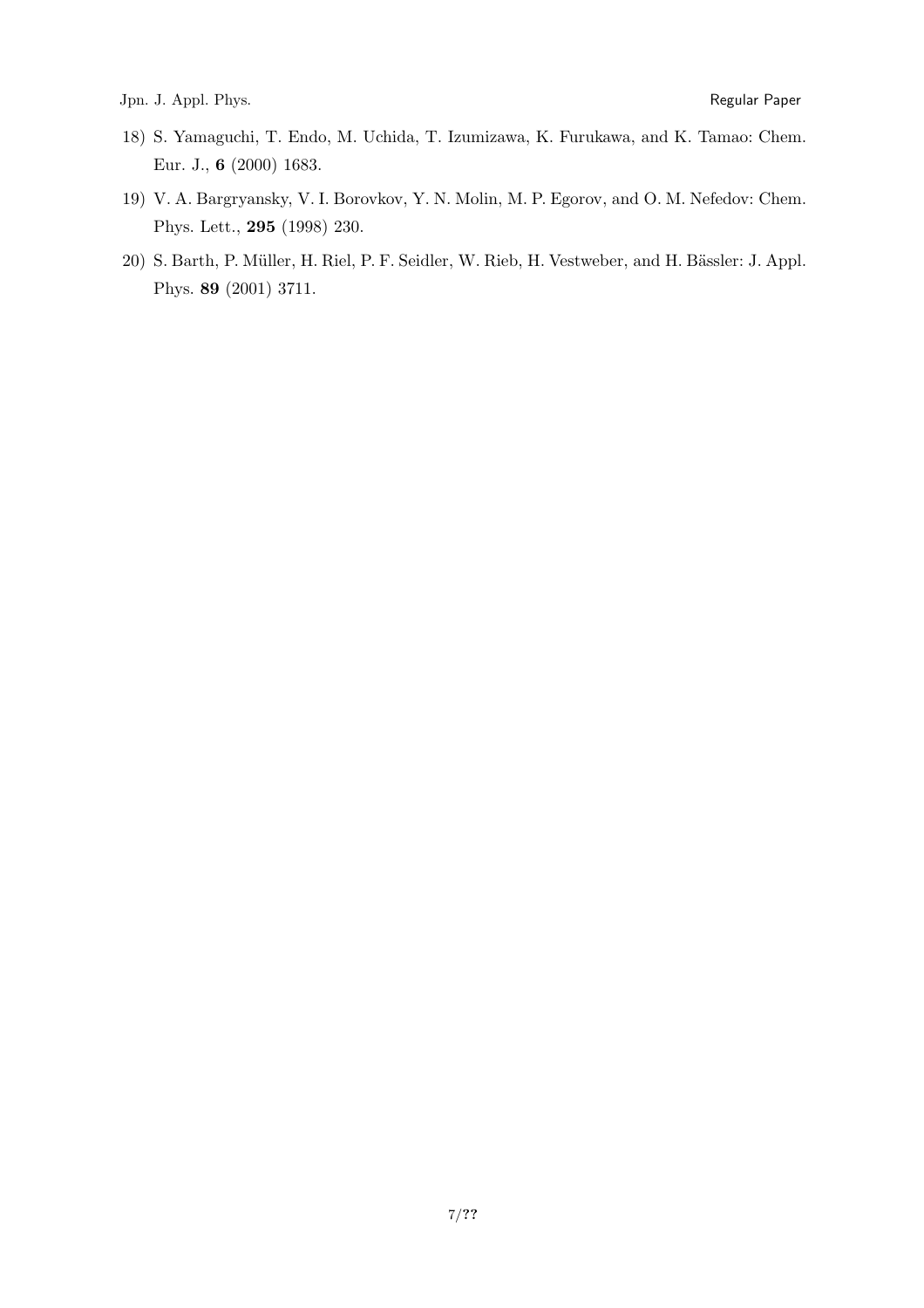### **Figure captions**

Figure 1. (a) Cross-sectional view of the organic photoconductive device and (b) molecular structures of F8BT and DMTPS used as photoconductive layers.

Figure 2. (a) EQE obtained by irradiating the blue light with a center wavelength of 470 nm and the thickness of organic layer as a function of the concentration of DMPTS in F8BT. The electric fields were  $1 \times 10^5$  and  $2 \times 10^5$  V/cm. (b) Photocurrent-voltage characteristics of two devices with F8BT only and DMPTS:F8BT (10 wt%) obtained by irradiating the blue light of  $0.8 \text{ mW/cm}^2$  optical intensity.

Figure 3. (a) Photocurrent and dark current as a function of DMTPS:F8BT at the electric field of  $1 \times 10^5$  V/cm. (b) Relationship between the concentration of DMTPS:F8BT and the ON/OFF ratio (photocurrent/dark current).

Figure 4. (a) Absorption spectra of DMTPS:F8BT neat films with different concentrations of DMTPS:F8BT. The inset shows the relationship between the absorbance ratio (380 nm/470 nm) and the concentration of DMTPS:F8BT. (b) Transmittance of DMTPS:F8BT neat films as a function of DMTPS:F8BT ratio.

Figure 5. Photocurrent spectra of organic photoconductive devices with F8BT only and 10 wt% DMTPS:F8BT as photoconductive layers.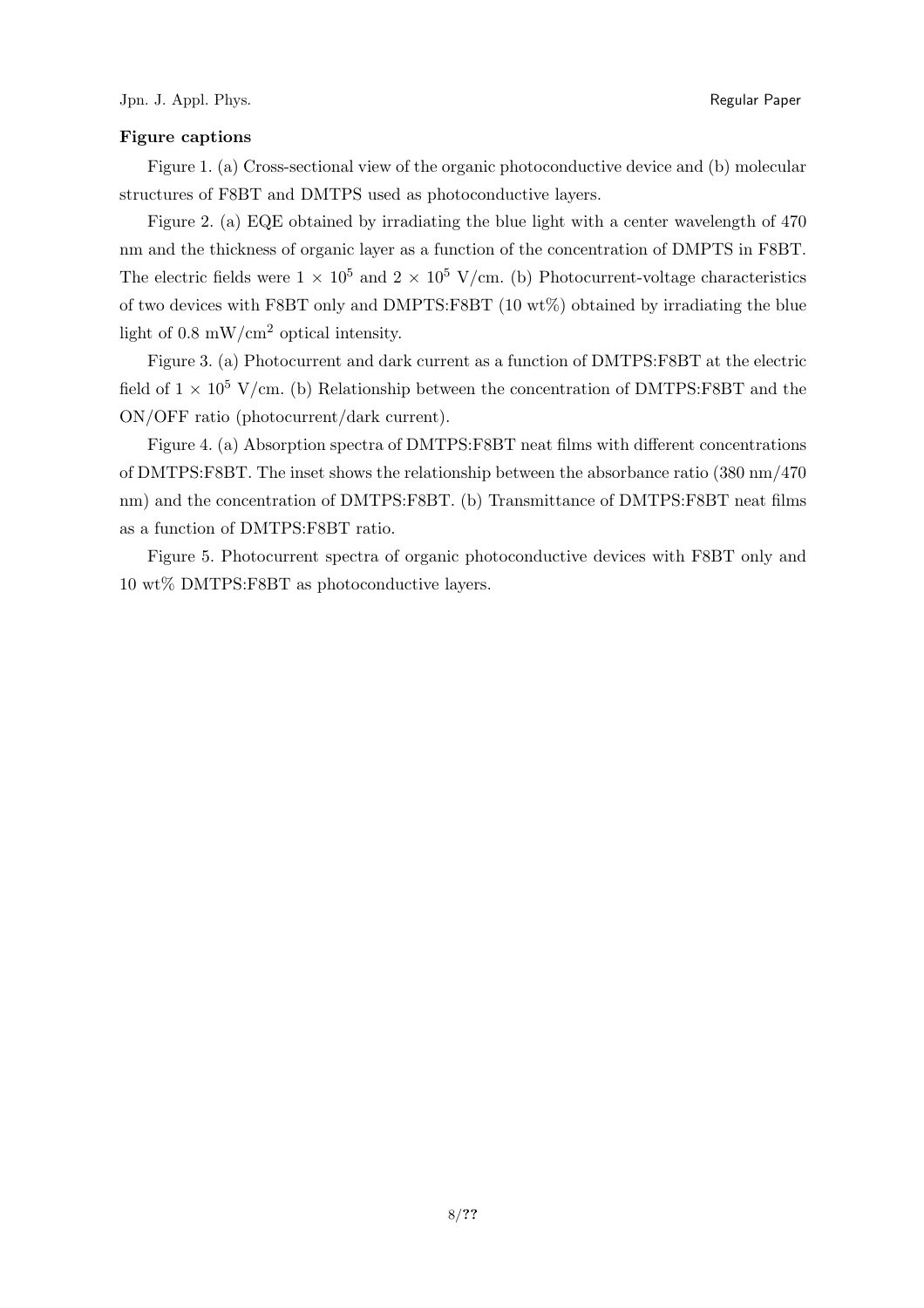

Fig. 1. (a) Cross-sectional view of the organic photoconductive device and (b) molecular structures of F8BT and DMTPS used as photoconductive layers.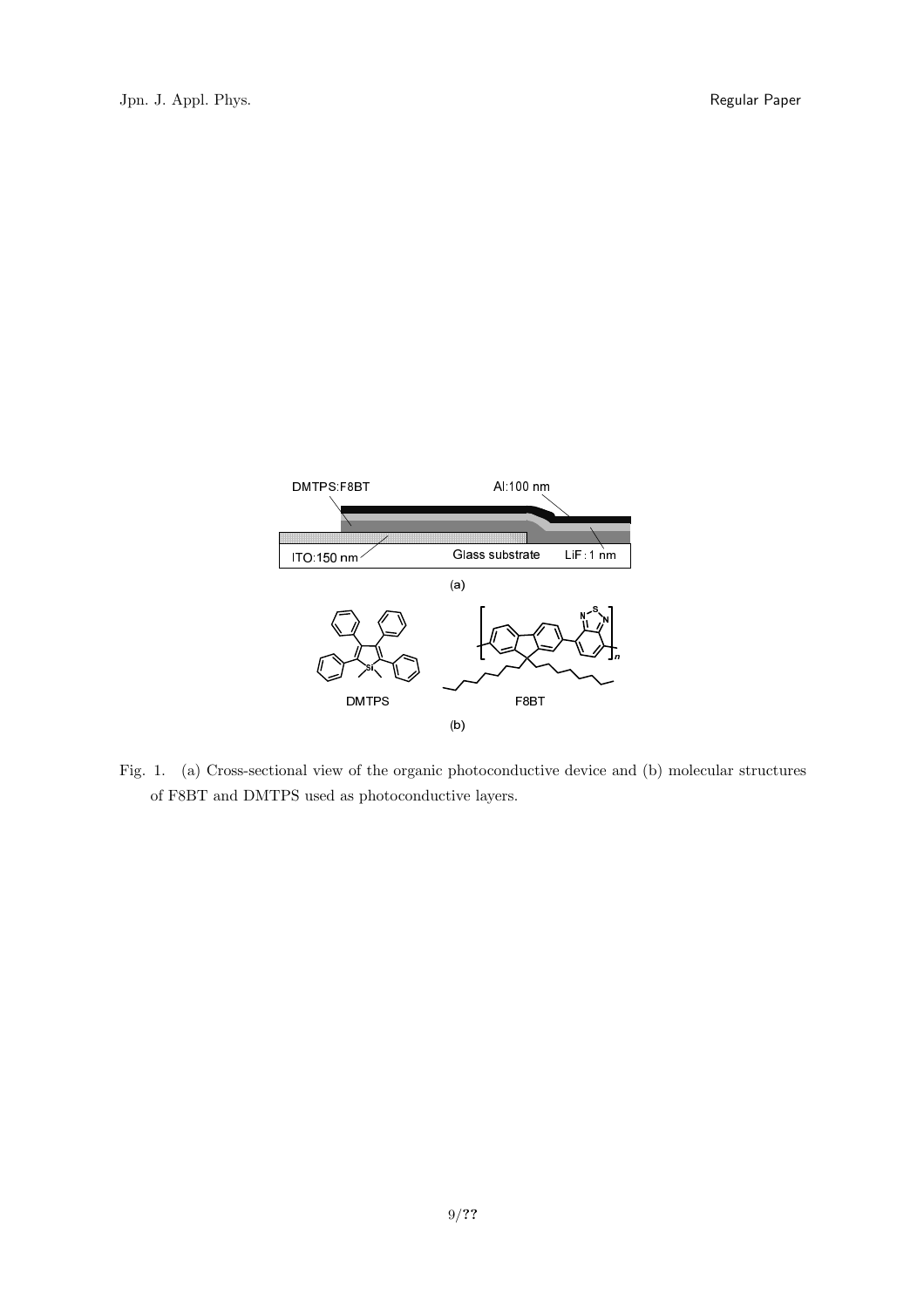

Fig. 2. (a) EQE obtained by irradiating the blue light with a center wavelength of 470 nm and the thickness of organic layer as a function of the concentration of DMPTS in F8BT. The electric fields were  $1 \times 10^5$  and  $2 \times 10^5$  V/cm. (b) Photocurrent-voltage characteristics of two devices with F8BT only and DMPTS:F8BT (10 wt%) obtained by irradiating the blue light of 0.8 mW/cm<sup>2</sup> optical intensity.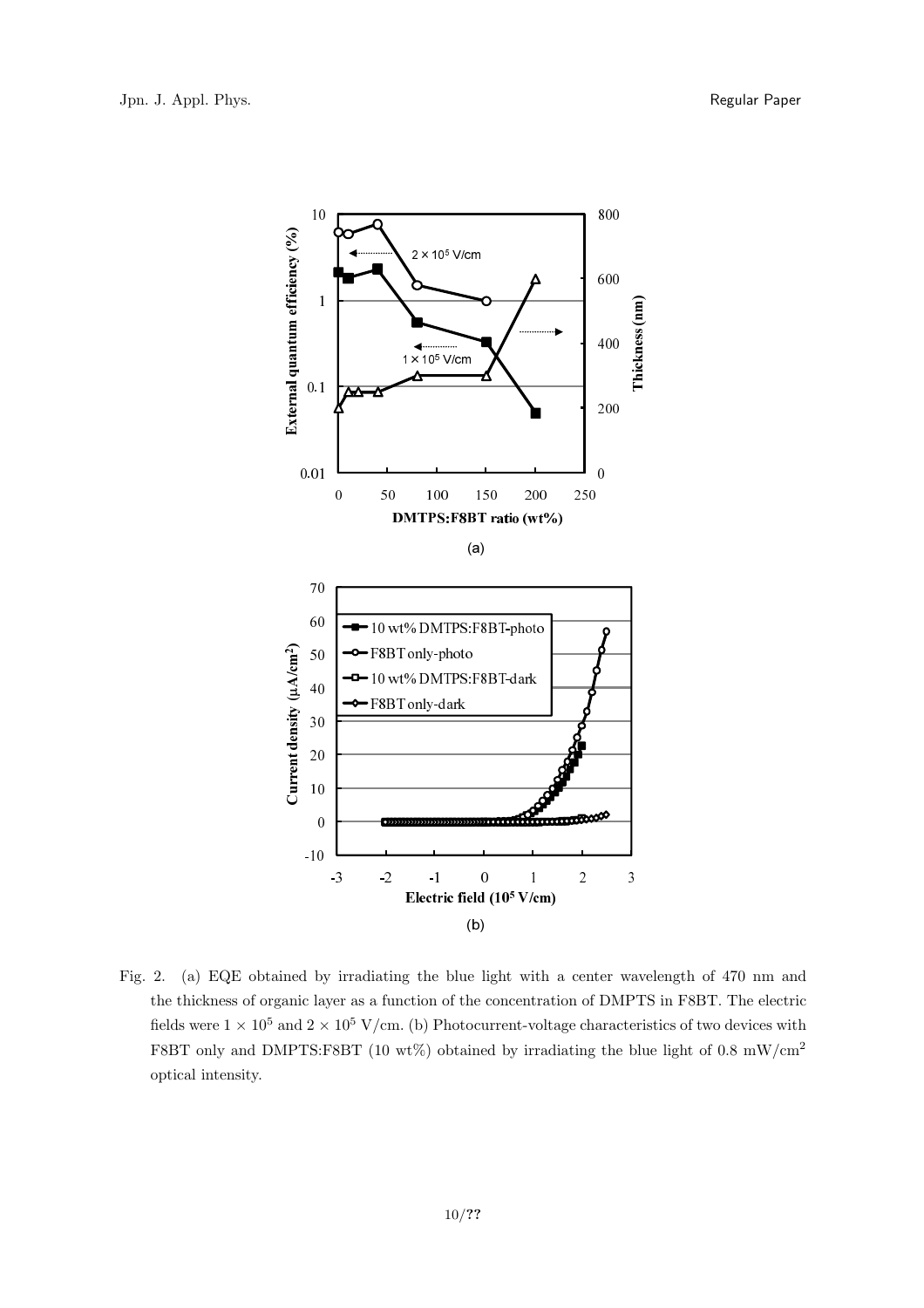

Fig. 3. (a) Photocurrent and dark current as a function of DMTPS:F8BT at the electric field of 1 *×*  $10^5$  V/cm. (b) Relationship between the concentration of DMTPS:F8BT and the ON/OFF ratio (photocurrent/dark current).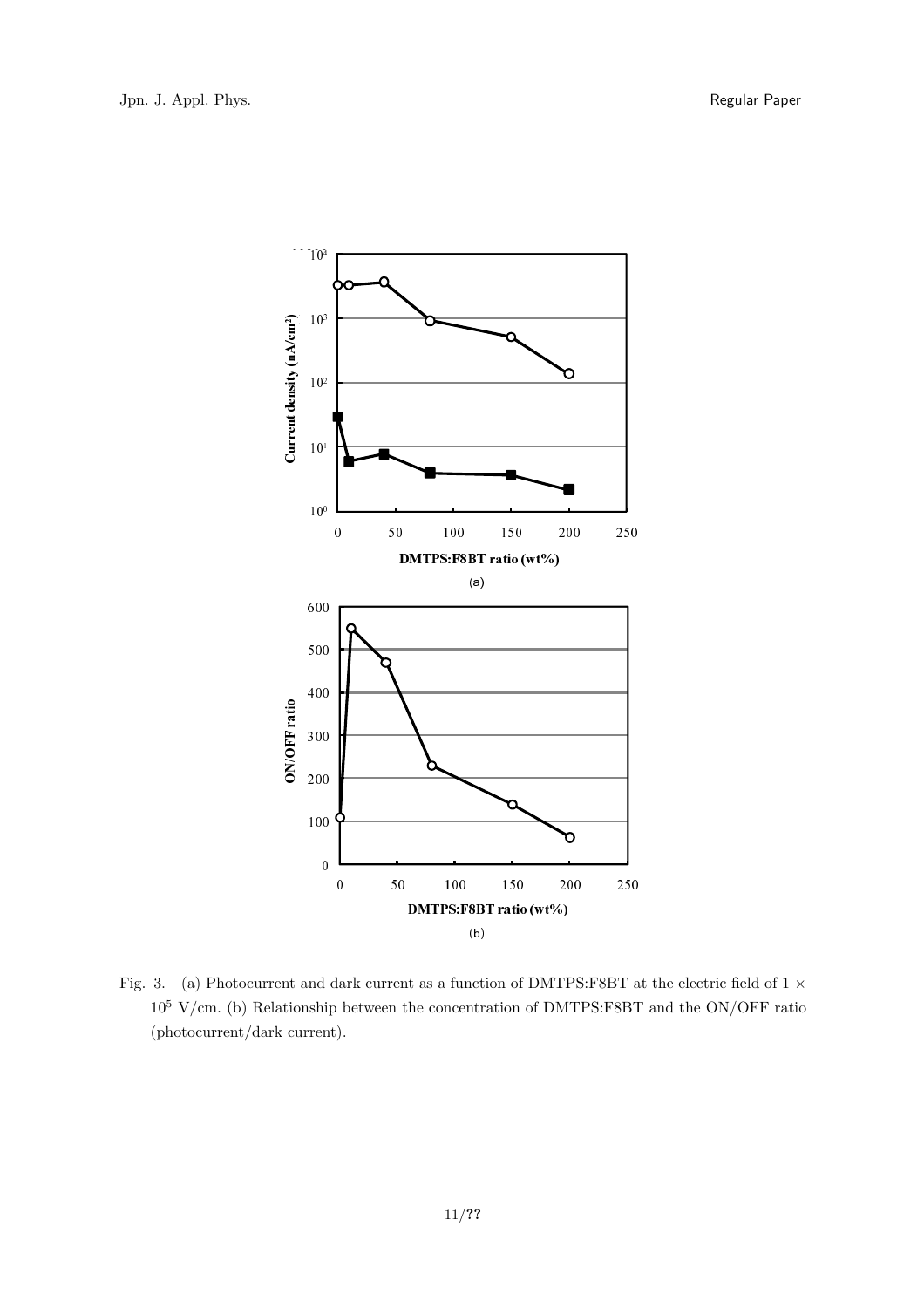

Fig. 4. (a) Absorption spectra of DMTPS:F8BT neat films with different concentrations of DMTPS:F8BT. The inset shows the relationship between the absorbance ratio (380 nm/470 nm) and the concentration of DMTPS:F8BT. (b) Transmittance of DMTPS:F8BT neat films as a function of DMTPS:F8BT ratio.